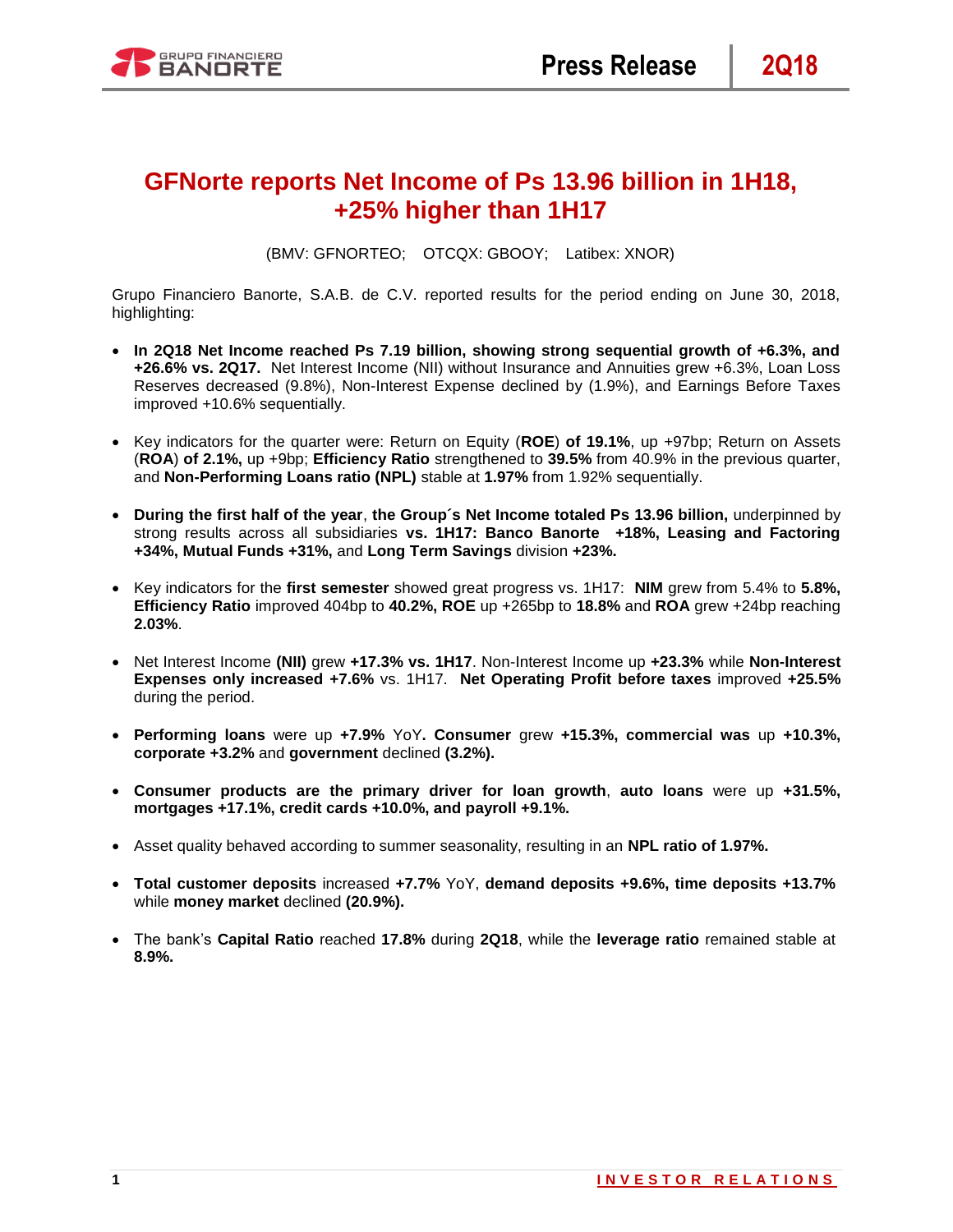

**Mexico City, July 26, 2018.** As a result of its strategy to support Mexican families, **Grupo Financiero Banorte (GFNorte)** reported a **+15%** increase in consumer loans during 2Q18 vs. 2Q17, reaching a total balance of **Ps 256.8 billion.**

**Car loans** reported a **+32%** increase, totaling **Ps 22.11 billion** during the quarter, leading growth among peers in the industry. Similarly, **mortgages'** balance totaled **Ps 145.30 billion**, showing a **+17%** increase during the quarter, more than twofold growth vs. the Mexican banking system for this product.

These increases had an impact on more than **10,500 families**, who benefited from mortgages during the first half of the year, and more than **35,100 people** who had access to car loans during this period.

**Credit card** balances totaled **Ps 34.71 billion**, showing a **+10%** increase vs. 2Q17, as a result of a more cautious origination strategy aimed at maintaining asset quality. **Payroll loans** were up **+9%** YoY, totaling **Ps 54.64 billion**.

**Commercial** loans reached a balance of **Ps 143.18 billion**, growing **+10%** vs. 2Q17; **corporate** loans totaled **Ps 110.57 billion**, a **+3%** increase vs. 2Q17, and **government** loans reached **Ps 130.09 billion**, showing a **(3%) decline YoY.**

**Total Performing loans** increased **+8%** during the quarter vs. 2Q17, totaling **Ps 640.66 billion**, mainly driven by consumer loans to families, and by a better understanding of our customers' needs.

"As an ally of the future Mexico, Banorte grows together with all Mexicans. We have supported individuals, families and companies by helping them reach their dreams with new homes, cars and financing. Now, as the engine of regional development, we will push the infrastructure that Mexico needs to build the country that we all want" said **Marcos Ramírez Miguel**, CEO of Grupo Financiero Banorte.

Non-Performing Loans totaled Ps 12.88 billion in 2Q18, which represented an **NPL ratio** of **1.97%. Total Customer Deposits** during 2Q18 increased **+8%** vs. 2Q17, totaling **Ps 261.67 billion**. **Demand Deposits** increased **+10%,** while **Time Deposits** did so by **+14%.** Derived from these results, the Group reached **Net Income** of **Ps 7.19 billion** during **2Q18**, **up +27%** vs. 2Q17.

Net Income for the **first half of the year** totaled **Ps 13.96 billion**, a **+25%** increase vs. 1H17, driven by good performance across its subsidiaries: **Bank +18%**, **Leasing and Factoring +34%**; **Mutual Funds +31%**, and **Long Term Savings +23%**. GFNorte's **profitability** had considerable growth during the period:



**Net Interest Income** rose **+17%** to reach **Ps 17.86 billion** in 2Q18**.** Profitability ratios also demonstrate GFNorte's successful strategy in the YoY comparison: **NIM at 5.7%** from 5.4% YoY, **ROE** at **19.1%** from 16.4% in 2Q17, and **ROA to 2.1%** from 1.8% during the same period.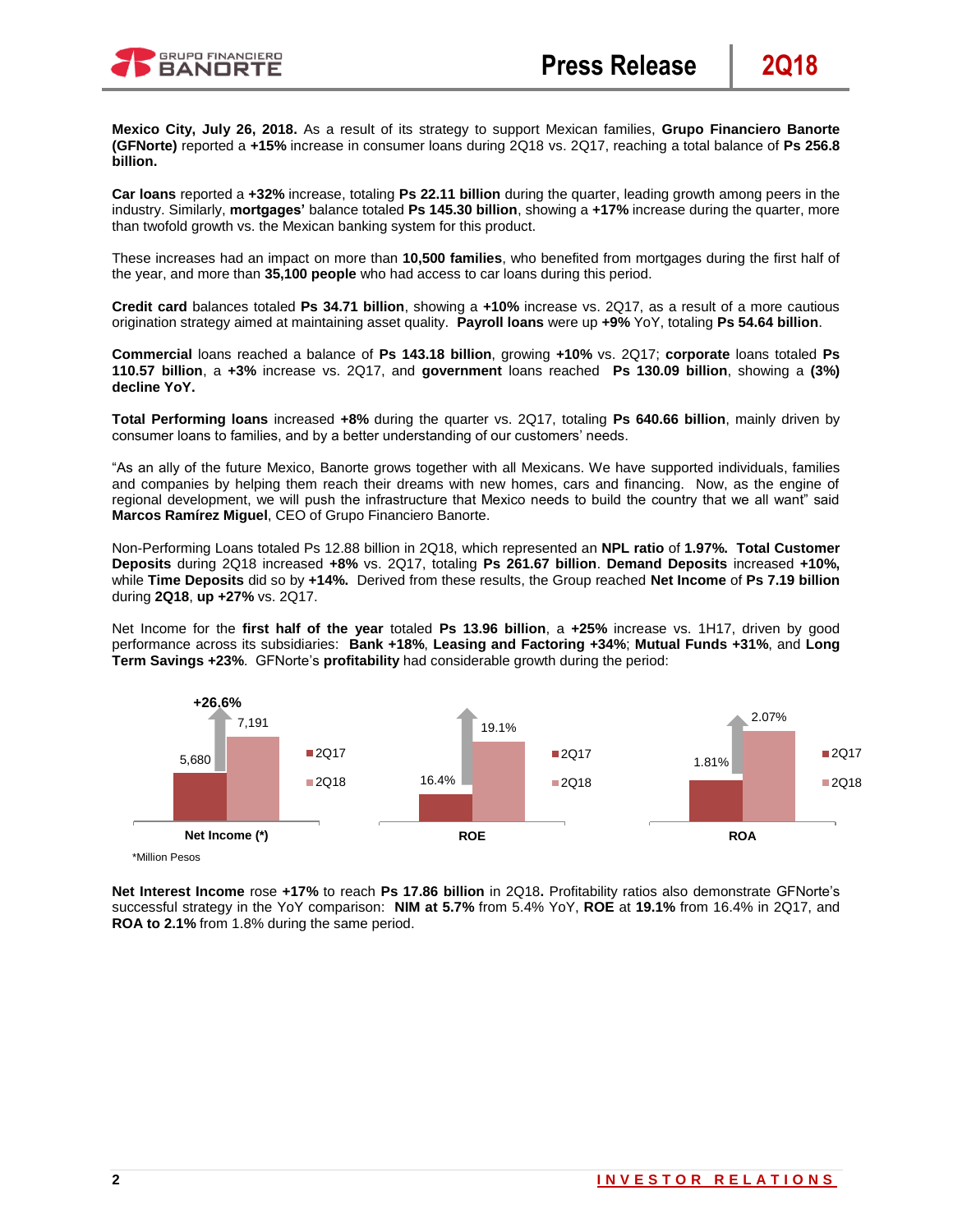

| <b>GFNorte Key Numbers</b>  | $2Q17*$ | $2Q18*$ | Change. | 1H17    | 1H <sub>18</sub> | Change |
|-----------------------------|---------|---------|---------|---------|------------------|--------|
| Net Income                  | 5,680   | 7.191   | 27%     | 11.207  | 13.960           | 25%    |
| Net Interest Income         | 15.289  | 17,860  | 17%     | 30.844  | 36,165           | 17%    |
| <b>Net Operating Income</b> | 7.494   | 9.908   | 32%     | 15.042  | 18,879           | 26%    |
| <b>Performing Portfolio</b> |         |         |         | 593.997 | 640.660          | 8%     |
| <b>Efficiency</b>           | 42.9%   | 39.5%   |         | 44.2%   | 40.2%            |        |
| <b>ROE</b>                  | 16.4%   | 19.1%   |         | 16.1%   | 18.8%            |        |
| <b>ROA</b>                  | 1.81%   | 2.07%   |         | 1.78%   | 2.03%            |        |

\*Million Pesos

**Banco Mercantil del Norte** maintained a solid **Capital Adequacy Ratio (CAR) of 17.8%,** thanks to an appropriate capital management and a healthy growth in profitability and risk weighted assets.

## **Recent Events**

## **1. THE ANTITRUST REGULATOR ("COFECE"), AND THE MINISTRY OF FINANCE AND PUBLIC CREDIT ("SHCP") GRANTED ALL THE NECESSARY AUTHORIZATIONS TO CARRY OUT THE MERGER OF GFNORTE-GFINTER.**

On June 28, 2018, the Mexican Antitrust regulator ("COFECE") granted its unconditional approval to carry out the merger between Grupo Financiero Banorte ("GFNorte"), and Grupo Financiero Interacciones ("GFInter"). Similarly, the Ministry of Finance and Public Credit ("SHCP") provided the legal document to proceed with the corporate and administrative acts related to the mergers. All parties agreed that the merger would be formalized no later than July 31, 2018.

## **2. FITCH RATINGS AFFIRMS "EXCELLENT (MEX)" INVESTMENT QUALITY RATING TO OPERADORA DE FONDOS BANORTE.**

On May 16, Fitch Ratings assigned "Excellent (MEX)" – the highest rating – to Operadora de Fondos Banorte, for its solid investment process, which is supported by adequate risk criteria and analysis, investment policies, risk models and management, good corporate governance, solid organizational structure with appropriate duty segregation, complementary work and supervision teams, (Risks, Middle and Back Office, Comptroller and Audit), appropriate technology platform, good security and recovery systems.

## **3. BANORTE WAS REAFFIRMED AS A BANKING INSTITUTION WITH DOMESTIC SYSTEMIC IMPORTANCE**

On April 27, Banorte was reaffirmed for the third time, as a Banking Institution with Level II Domestic Systemic Importance ("Institución de Banca Múltiple de Importancia Sistémica Local de Grado II") by the National Banking and Securities Commission ("CNBV"), which speaks to Banorte's relevance within the Mexican financial system.

The above is the result of the annual evaluation performed by the Government Meeting of the CNBV, with information as of year end 2017 from credit institutions. Such designation requires that Banorte keep a capital conservation buffer of 0.90 pp, which shall be constituted progressively during a maximum of a four-year period – that is on December 31, 2019-, this is in addition to the regulatory Capital Ratio of 10.5%, therefore Banorte's Capital Adequacy Ratio will amount to 11.4% at the end of 2019.

## **4. BANORTE AS ONE OF THE BEST PLACES TO WORK ACCORDING TO GREAT PLACE TO WORK AND EXPANSION MAGAZINE.**

On April 25, Banorte ranked #9 among companies with more than 5,000 employees in the 2018 Great Place to Work edition. Moreover, in the 2018 edition of "Super Empresas Expansion", Banorte jumped from #7 to #4 in the category of more than 3,000 employees.

## **5. BANORTE PARTICIPATES IN THE BASIC SUSTAINABILITY BANKING PRINCIPLES FROM THE UN ORGANIZATION.**

Banorte is the only Mexican bank participating in the United Nations Organization's initiative to create basic sustainability principles in banking activities. Banorte will participate with other 26 leading global banking institutions